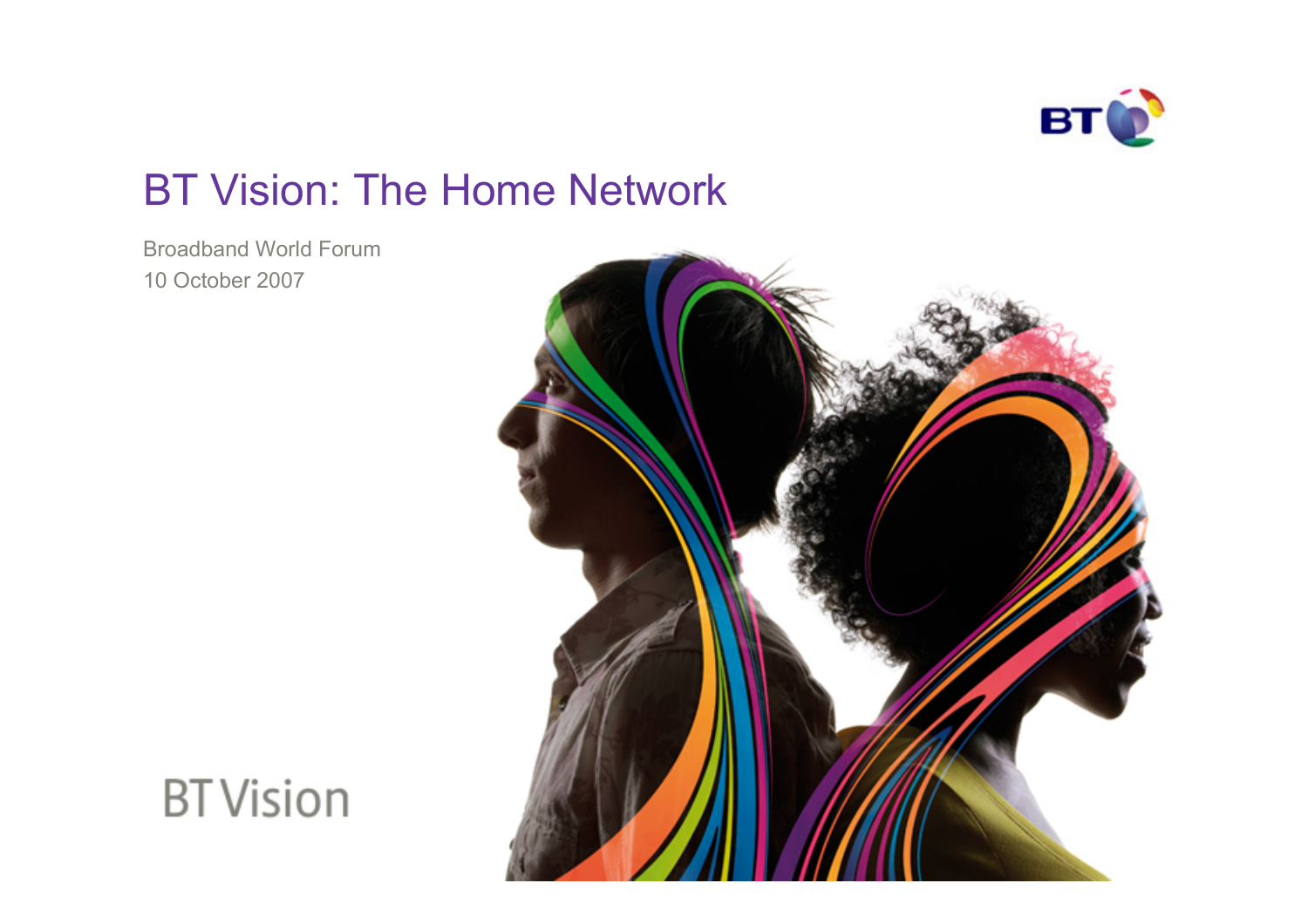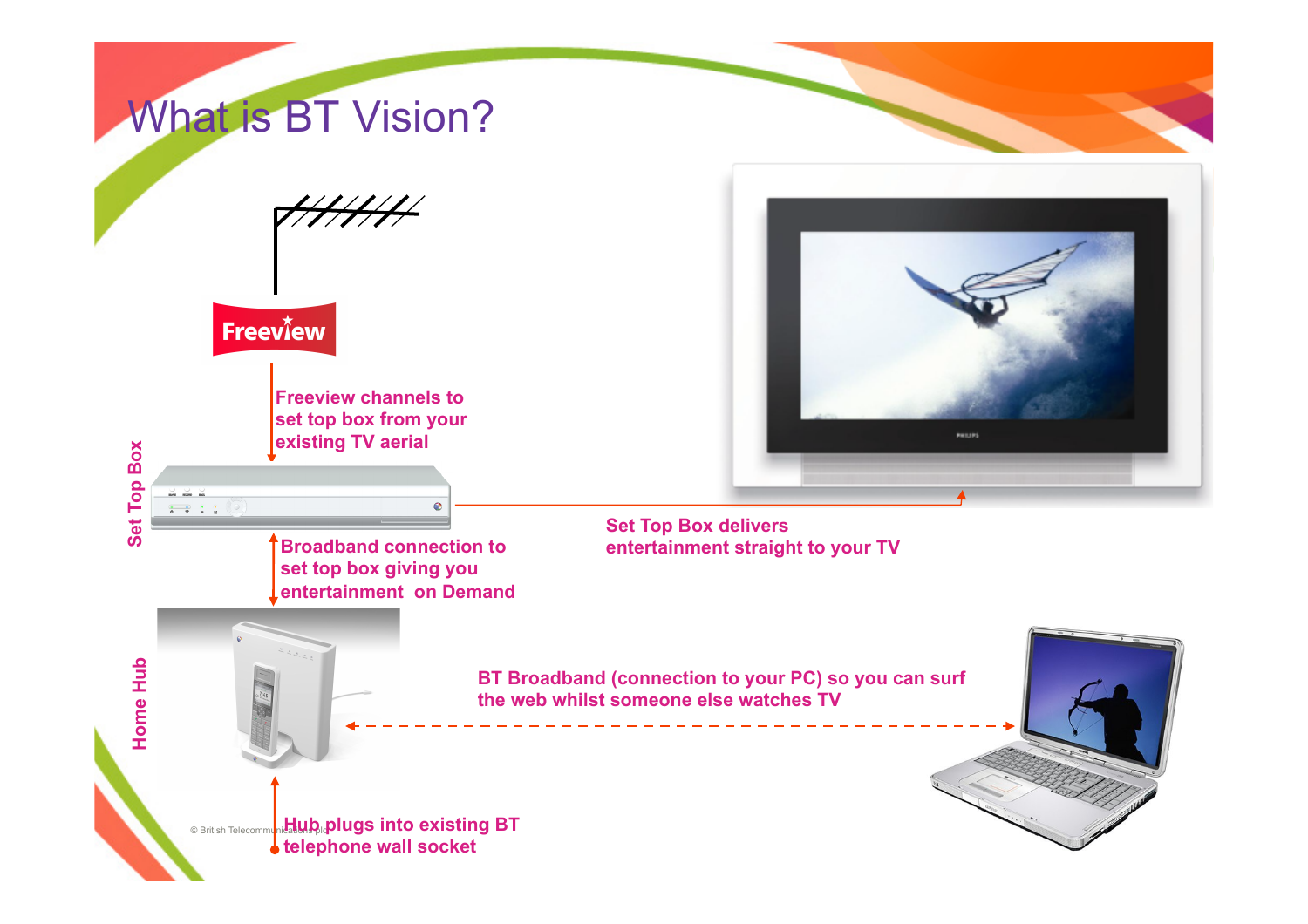## Summary of launch services

- **An integrated DTT receiver** 
	- Freeview
- **DVR functionality** 
	- Pause & Rewind Live TV
	- Record without videotapes (up to 80 hours)
	- HD Ready
- **Entertainment on demand** 
	- Catch-up TV
	- Films, Music, Classic and Contemporary TV shows
- **Communications** 
	- EDQ, Contacts List, Click2connect
- **Interactive** 
	- Simple Games
- **Basic Gambling**

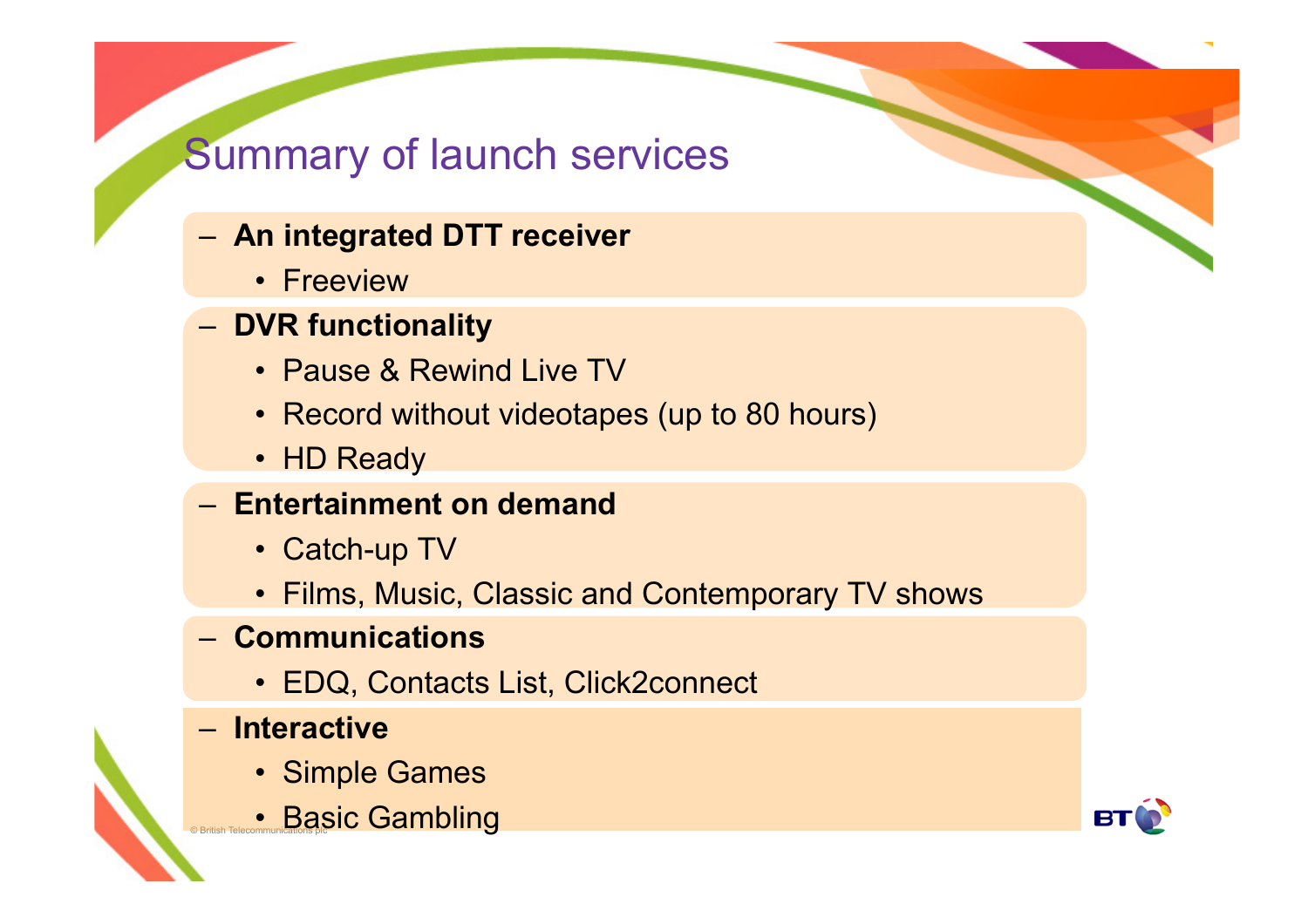## Home networking: the issues

- Phone socket / DSL hub is not where broadband is required
- People now have more than one use of broadband (PC, Mac, XBox360, STB, home monitoring etc.)
- UK homes have few internal networks already
- Home network must be secure from neighbours
- Video requires high bandwidth and it needs to be guaranteed (at least 2M for SD and around 10M for HD)
- The cost of bandwidth into the home: to the viewer, the ISP and the content distributor



© British Telecommunications plo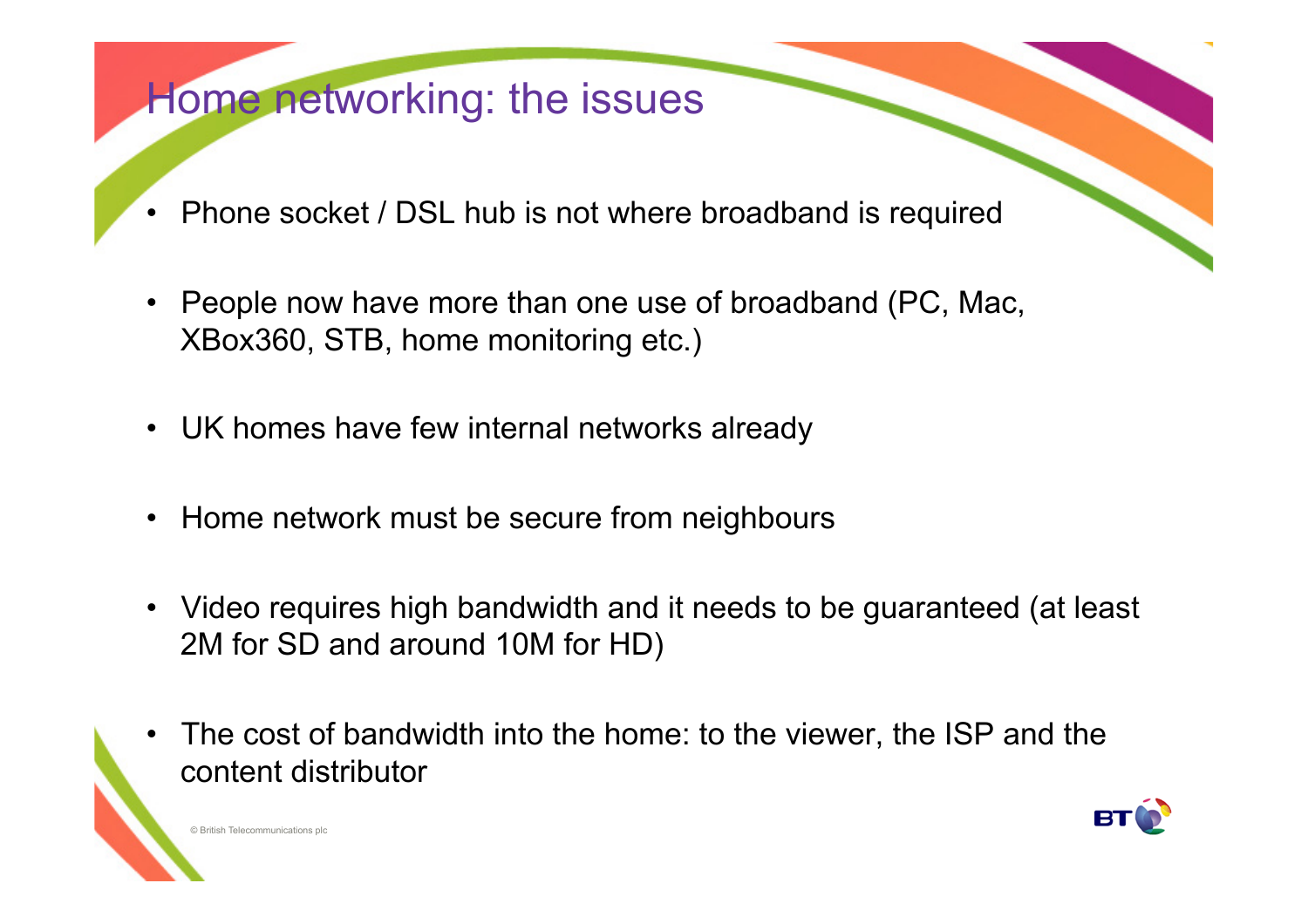Home networking: the considerations

- Cost of components / maturity of product
- Amount of physical disruption to home
- Approval of technology by regulatory authorities
- Ease of installation
- Reliability / consistency of network created